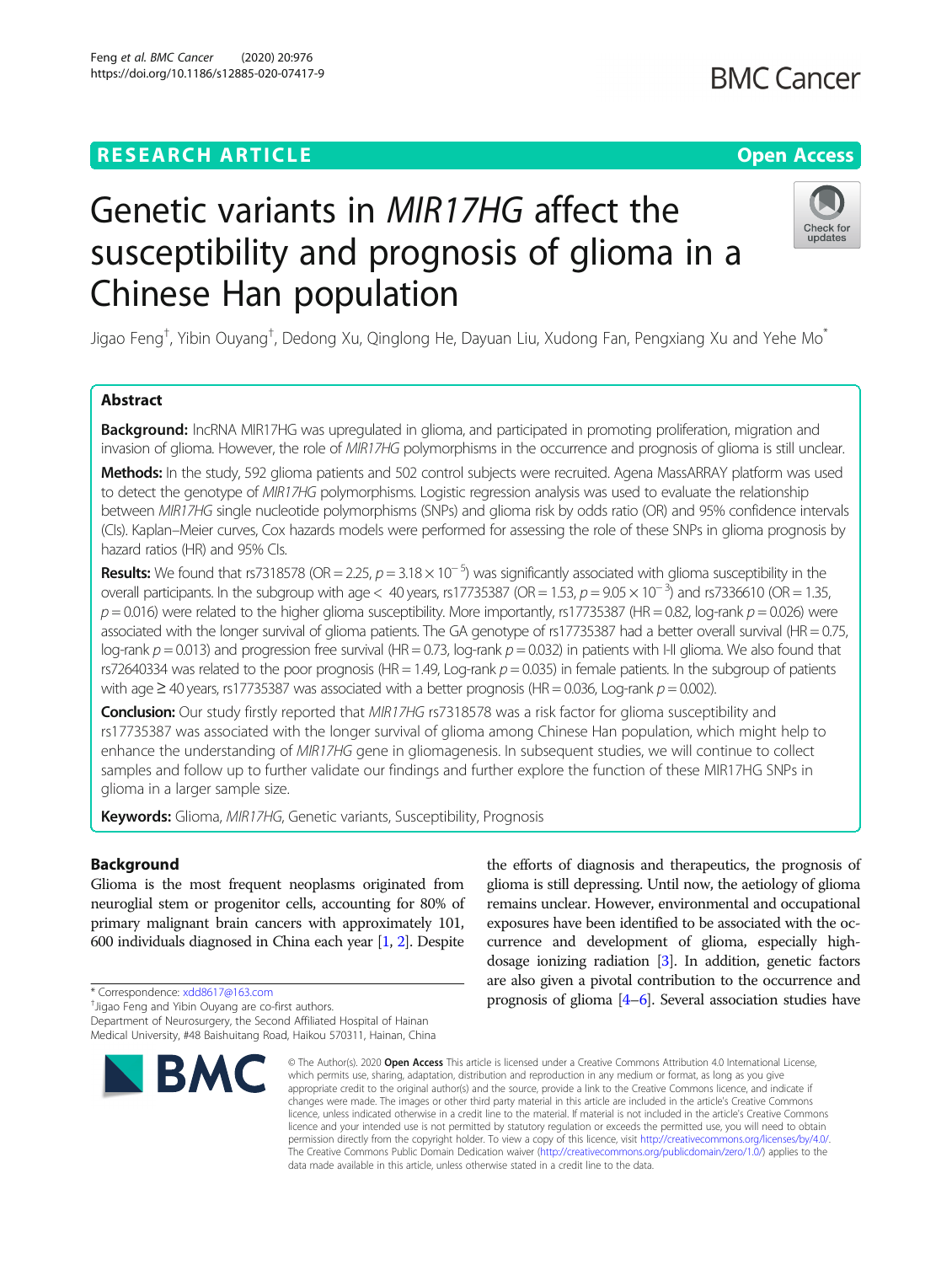revealed that single nucleotide polymorphisms (SNPs) were associated with glioma risk and survival [[7](#page-9-0)–[9\]](#page-9-0).

MIR17HG gene, located on chromosome 13q31.3, is the host gene of the microRNA 17–92 cluster. Functional studies have confirmed that the MIR17HG gene might be related to cell survival, proliferation, differentiation, and angiogenesis [[10](#page-9-0)]. LncRNA MIR17HG, also as a long noncoding RNA which regulating the expression of miRNA, played a carcinogenic effect in various cancers including rectal cancer, gastric cancer, and lung cancer [[11](#page-9-0)–[13\]](#page-9-0). A recent research showed that lncRNA MIR17HG was overexpressed in glioma, and lncRNA MIR17HG knockdown inhibited the proliferation, migration and invasion of glioma, suggesting that lncRNA MIR17HG might facilitate the malignant progress of glioma [[14\]](#page-9-0). Recently, increasing evidences indicated that genetic polymorphisms of MIR17HG were associated with the occurrence of multiple tumors, such as lymphoma, colorectal cancer, breast cancer [[15](#page-9-0)–[17](#page-9-0)]. However, the role of MIR17HG variants in glioma occurrence and prognosis is still unclear.

Here, we analyzed the association of selected MIR17HG SNPs and glioma susceptibility among the Chinese Han population, and examined the possible role of these polymorphisms in different glioma subgroups stratified by age, gender and grade. We also evaluated the influence of MIR17HG genetic variants on the survival of glioma patients.

#### Methods

#### Subjects

This study recruited 592 glioma patients and 502 control subjects. All participants were genetically unrelated Chinese Han population. Glioma patients who diagnosed and confirmed by histopathology were enrolled from the department of Neurosurgery at Tangdu Hospital from February 2014 to March 2018. Patients with history of cancer and other systemic or complex diseases were excluded. Age- and gender-matched healthy controls were recruited from the physical examination center of the hospital. The controls were free from any cancer and any disease related to brain and central nervous system. Standardized questionnaires and medical records were used to collect demographic and clinical information. The follow-up information was obtained by telephone and return visit every 3 months; and the survival time, progress and outcome were recorded. After, approximately 5 mL blood samples were collected for further analysis. Our study was approved by the Ethics Committee of the Second Affiliated Hospital of Hainan Medical University and was in the Declaration of Helsinki. Written informed consent was obtained from each participant.

#### Genotyping

Genomic DNA was purified by a commercially available GoldMag DNA Purification Kit (GoldMag Co. Ltd., Xi′

an City, China). NanoDrop 2000 (Thermo Scientifc, Waltham, MA, USA) was used to check DNA quality. Five MIR17HG SNPs (rs17735387, rs72640334, rs7318578, rs7336610, and rs75267932) were identified based on the NCBI dbSNP database, the 1000 Genomes Project data with minor allele frequencies (MAFs) > 5% in Chinese Han Beijing (CHB) population and Haploview software with a pairwise linkage disequilibrium ( $r^2 > 0.80$ ). MIR17HG polymorphisms were genotyped using Agena MassARRAY platform (Agena, San Diego, CA, U.S.A.) as previously described [\[18\]](#page-9-0). The primers sequences were presented in Supplementary Table [1.](#page-8-0) Genotyping was in a blinded manner, and the call rate was ≥0.99. For quality control, 10% of blind and random samples were repeated genotyping, and the result was 100% reproducibility.

#### Data analysis

Statistical analysis were performed using SPSS version 18.0 (SPSS Inc., Chicago, IL, USA) and PLINK 2.1.7 package. The Chi square test or Student's t-test was carried out to compare the differences in age and gender distributions between patients and controls, as appropriate. Hardy–Weinberg equilibrium (HWE) was performed for the controls using goodness-of-fit  $\chi^2$  test. Logistic regression analysis was used to analyze the genetic effects of MIR17HG SNPs on the risk of glioma by calculating odds ratio (OR) and 95% confidence intervals (CIs) adjusted for age and sex. Multiple testing correction was performed by the false discovery (FDR). The overall survival (OS) and progression-free survival (PFS) of glioma patients were plotted by Kaplan–Meier survival curves. Univariate and multivariate Cox proportional hazards models were performed to assess the role of MIR17HG polymorphisms in the prognosis of glioma by calculating hazard ratio (HR) and 95% CIs. A twotailed  $p$  value of < 0.05 was statistically significant.

#### Results

#### Participants' features

The characteristics of patients and controls were presented in Table [1](#page-2-0). The case group consisted of 592 glioma patients  $(40.53 \pm 13.90 \text{ years}, 55.1\% \text{ males})$  and 502 healthy controls  $(40.46 \pm 18.08 \text{ years}, 54.8\% \text{ males})$ . The frequency distribution of age ( $p = 0.934$ ) and sex ( $p = 0.924$ ) between cases and controls were no statistical differences. Among the cases, there were 378 patients with WHO 2007 grade I + II and 214 patients with grade III + IV.

#### The genotyping results of MIR17HG variants

Five SNPs in MIR17HG were genotyped to determine the possible effect of MIR17HG variants on the risk or prognosis of glioma. The minor allele frequencies in patients and controls were displayed in Supplementary Table [2](#page-8-0). The genotype frequencies of all the studied variants in the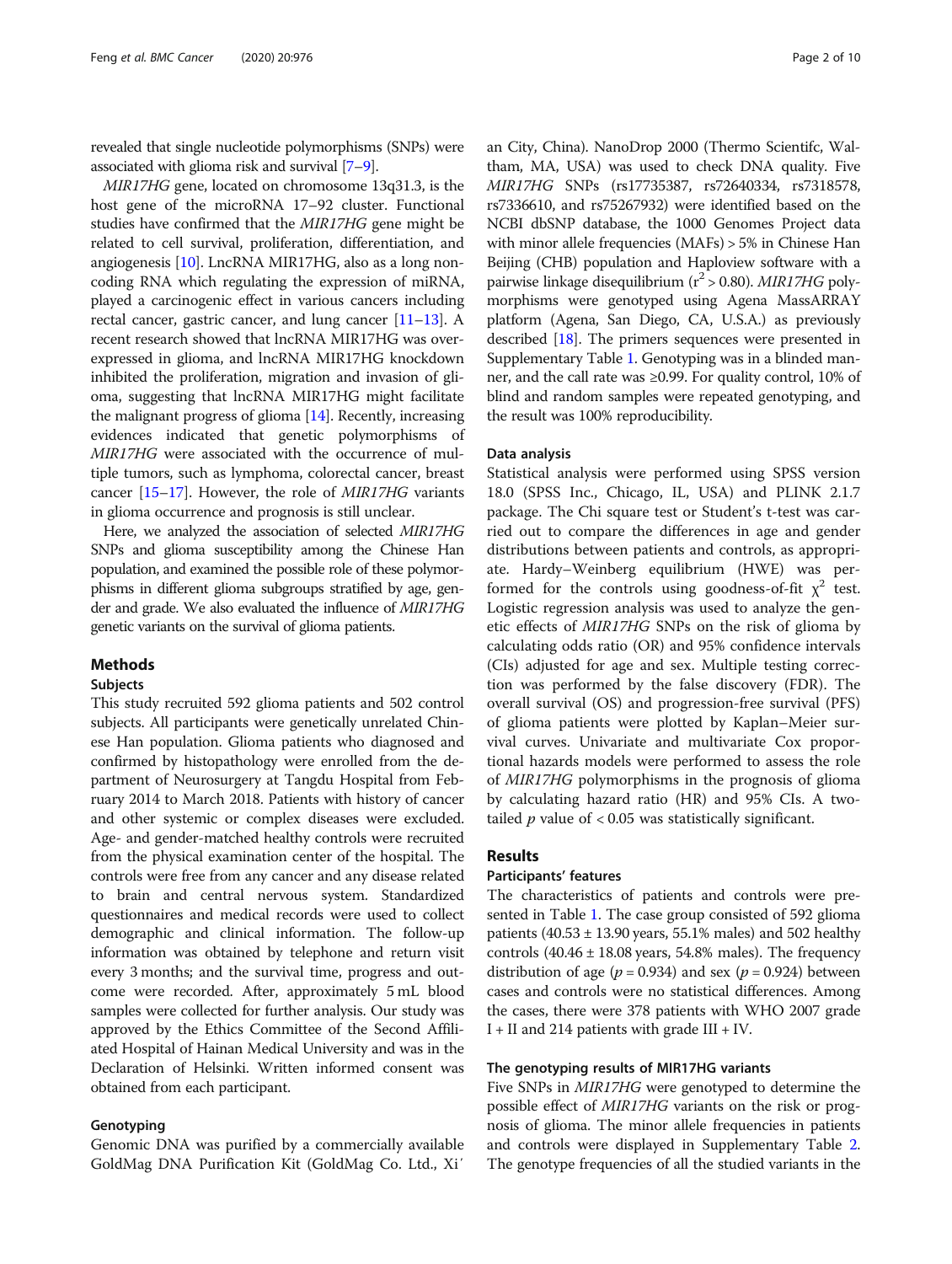| Characteristics                    | Cases $(n = 592)$ | Controls ( $n = 502$ ) | $\boldsymbol{p}$ |  |  |
|------------------------------------|-------------------|------------------------|------------------|--|--|
| Age (Mean $\pm$ SD, years)         | $40.53 \pm 13.90$ | $40.46 \pm 18.08$      | $0.934^{\rm a}$  |  |  |
| Gender (Males/Females)             | 326/266           | 275/227                | $0.924^{b}$      |  |  |
| WHO grade                          |                   |                        |                  |  |  |
|                                    | 43                |                        |                  |  |  |
| $\vert\vert$                       | 335               |                        |                  |  |  |
| $\ensuremath{\mathsf{III}}\xspace$ | 149               |                        |                  |  |  |
| ${\sf IV}$                         | 65                |                        |                  |  |  |
| <b>Surgical method</b>             |                   |                        |                  |  |  |
| <b>STR</b>                         | 177               |                        |                  |  |  |
| <b>NTR</b>                         | 8                 |                        |                  |  |  |
| GTR                                | 407               |                        |                  |  |  |
| Radiotherapy                       |                   |                        |                  |  |  |
| No                                 | 58                |                        |                  |  |  |
| Conformal radiotherapy             | 159               |                        |                  |  |  |
| Gamma knife                        | 375               |                        |                  |  |  |
| Chemotherapy                       |                   |                        |                  |  |  |
| No                                 | 349               |                        |                  |  |  |
| Yes                                | 243               |                        |                  |  |  |
| <b>Survival condition</b>          |                   |                        |                  |  |  |
| Survival                           | 41                |                        |                  |  |  |
| Lost to follow-up                  | 24                |                        |                  |  |  |
| Death                              | 527               |                        |                  |  |  |

<span id="page-2-0"></span>Table 1 Characteristics of patients with glioma and health controls

Abbreviations: WHO World Health Organization, NTR Near-total resection, STR Sub-total resection, GTR Gross-total resection  $a$  p values was calculated by independent samples T test b p values was calculated by Chi-square

control group were in HWE ( $p > 0.05$ ), and the genotyping rate exceeded 99.5%.

The correlation between MIR17HG variants and glioma risk The genotype and allele frequencies of these SNPs in MIR17HG were displayed in Table [2](#page-3-0). Compared with the control group, the frequencies of C allele (34.9% vs 28.9%) and CC genotype (19.7% vs 9.0%) of rs7318578 were higher in glioma patients. In details, rs7318578 C allele (OR = 1.32, 95% CI: 1.10–1.58,  $p = 2.63 \times 10^{-3}$ ) and CC genotype (OR = 2.25, 95% CI: 1.54–3.31,  $p = 3.18 \times$ 10<sup>-5</sup>) were related to the increased glioma susceptibility compared with the A allele and AA genotype, respectively, and the significance still existed after the FDR controlling procedure  $(FDR-p = 0.032$  and  $FDR-p = 0.001$ respectively). Moreover, rs7318578 variant showed a 1.26-fold increased risk of glioma under the additive model (OR = 1.26, 95% CI: 1.07–1.49,  $p = 6.23 \times 10^{-3}$ ). There was no association between other SNPs and the risk of glioma.

We further explored the association between glioma risk and MIR17HG SNPs by stratifying for age, sex and WHO grade. Among subjects of age  $\geq$  40 years, carriers with rs7318578 CC genotype showed a 2.46-fold increased the susceptibility to glioma compared with individuals with the AA genotype ( $OR = 2.46$ , 95% CI: 1.42– 4.28,  $p = 1.41 \times 10^{-3}$ , FDR- $p = 0.035$ , Table [3\)](#page-4-0). Additionally, rs17735387 was a risk factor for glioma occurrence: A vs G: OR = 1.53, 95% CI: 1.11–2.11,  $p = 9.05 \times 10^{-3}$ ; AA vs GG: OR = 3.27, 95% CI: 1.09–9.80,  $p = 0.034$ ; GA + AA vs GG: OR = 1.57, 95% CI: 1.07–2.30,  $p =$ 0.021; additive: OR = 1.56, 95% CI: 1.12–2.18,  $p = 8.55 \times$  $10^{-3}$  at age < 40 years. MIR17HG rs7318578 C allele  $(OR = 1.37, 95\% \text{ CI: } 1.05 - 1.79, p = 0.020)$  and CC genotype (OR = 1.88, 95% CI: 1.08–3.28,  $p = 0.026$ ) was associated with the increased risk of glioma in subjects aged younger 40 years. Results of multiple models showed that rs7336610 was associated with the high glioma susceptibility at age < 40 years (C vs T: OR = 1.35, 95%) CI: 1.06–1.73,  $p = 0.016$ ; TC vs TT: OR = 1.56, 95% CI: 1.02–2.39,  $p = 0.041$ ; CC vs TT: OR = 1.72, 95% CI: 1.02–2.92,  $p = 0.044$ ; TC + CC vs TT: OR = 1.61, 95% CI: 1.07–2.41,  $p = 0.022$ ; additive: OR = 1.33, 95% CI: 1.02– 1.73,  $p = 0.034$ ).

Stratified by gender (Table [3\)](#page-4-0), the significant association between rs7318578 and the glioma of risk was observed in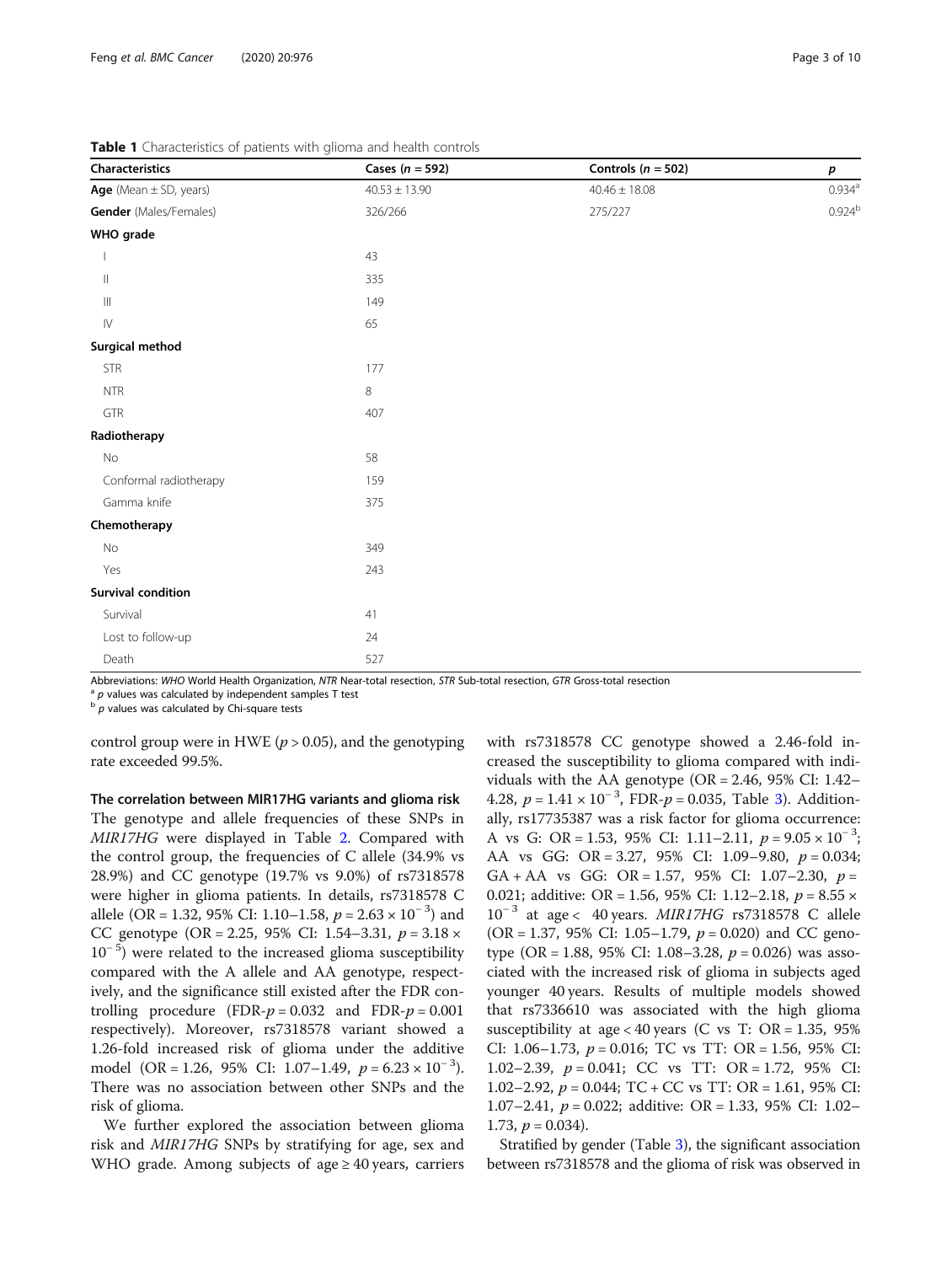| SNP ID     | Allele/Genotype                                                                                        | Control    | Case            | OR (95% CI)            | p                      | $FDR-p$ |
|------------|--------------------------------------------------------------------------------------------------------|------------|-----------------|------------------------|------------------------|---------|
| rs17735387 | G                                                                                                      | 829        | 964             | $\overline{1}$         |                        |         |
|            | $\mathsf{A}% _{\mathsf{A}}^{\prime}=\mathsf{A}_{\mathsf{A}}^{\prime}=\mathsf{A}_{\mathsf{A}}^{\prime}$ | 175        | 220             | $1.08(0.87 - 1.35)$    | 0.486                  | 0.778   |
|            | GG                                                                                                     | 341        | 395             | $\mathbf{1}$           |                        |         |
|            | GA                                                                                                     | 147        | 174             | $1.02(0.79 - 1.33)$    | 0.871                  | 0.909   |
|            | AA                                                                                                     | 14         | 23              | $1.42(0.72 - 2.80)$    | 0.315                  | 0.756   |
|            | $GA + AA$                                                                                              | 161        | 197             | $1.06(0.82 - 1.36)$    | 0.672                  | 0.806   |
|            | Additive                                                                                               | $\sqrt{2}$ | $\sqrt{2}$      | $1.08(0.87 - 1.34)$    | 0.488                  | 0.732   |
| rs72640334 | C                                                                                                      | 916        | 1070            | $\mathbf{1}$           |                        |         |
|            | Α                                                                                                      | 86         | 110             | $1.10(0.81 - 1.47)$    | 0.547                  | 0.772   |
|            | CC                                                                                                     | 418        | 487             | $\mathbf{1}$           |                        |         |
|            | CA                                                                                                     | 80         | 96              | $1.03(0.74 - 1.43)$    | 0.860                  | 0.938   |
|            | AA                                                                                                     | 3          | $7\overline{ }$ | $2.01(0.51 - 7.83)$    | 0.316                  | 0.689   |
|            | $CA + AA$                                                                                              | 83         | 103             | $1.07(0.78 - 1.46)$    | 0.696                  | 0.795   |
|            | Additive                                                                                               | $\sqrt{2}$ | $\sqrt{2}$      | $1.09(0.82 - 1.47)$    | 0.550                  | 0.733   |
| rs7318578  | A                                                                                                      | 714        | 768             | $\mathbf{1}$           |                        |         |
|            | C                                                                                                      | 290        | 412             | $1.32(1.10-1.58)$      | $2.63 \times 10^{-3}$  | 0.032   |
|            | AA                                                                                                     | 257        | 294             | $\mathbf{1}$           |                        |         |
|            | AC                                                                                                     | 200        | 180             | $0.79(0.61 - 1.02)$    | 0.073                  | 0.438   |
|            | CC                                                                                                     | 45         | 116             | $2.25(1.54 - 3.31)$    | $3.18 \times 10^{-5*}$ | 0.001   |
|            | $AC + CC$                                                                                              | 245        | 296             | $1.06(0.83 - 1.34)$    | 0.654                  | 0.826   |
|            | Additive                                                                                               | $\sqrt{2}$ | $\sqrt{2}$      | $1.26(1.07 - 1.49)$    | $6.23 \times 10^{-3}$  | 0.050   |
| rs7336610  | $\top$                                                                                                 | 527        | 602             | $\mathbf{1}$           |                        |         |
|            | C                                                                                                      | 475        | 580             | 1.07 (0.90-1.27)       | 0.438                  | 0.809   |
|            | $\top\hspace{-0.6em}\top$                                                                              | 141        | 144             | $\mathbf{1}$           |                        |         |
|            | TC                                                                                                     | 245        | 314             | $1.26(0.94 - 1.67)$    | 0.119                  | 0.476   |
|            | CC                                                                                                     | 115        | 133             | $1.13(0.80 - 1.59)$    | 0.477                  | 0.818   |
|            | $TC + CC$                                                                                              | 360        | 447             | $1.22(0.93 - 1.59)$    | 0.157                  | 0.419   |
|            | Additive                                                                                               | $\sqrt{2}$ | $\sqrt{2}$      | $1.07(0.90 - 1.27)$    | 0.433                  | 0.866   |
| rs75267932 | Α                                                                                                      | 879        | 1061            | $\mathbf{1}$           |                        |         |
|            | G                                                                                                      | 125        | 123             | $0.82$ (0.63-1.06)     | 0.130                  | 0.446   |
|            | AA                                                                                                     | 385        | 479             | $\mathbf{1}$           |                        |         |
|            | AG                                                                                                     | 109        | 103             | $0.76$ $(0.56 - 1.03)$ | 0.073                  | 0.438   |
|            | GG                                                                                                     | 8          | 10 <sup>°</sup> | $1.01(0.39 - 2.58)$    | 0.988                  | 0.988   |
|            | $AG + GG$                                                                                              | 117        | 113             | $0.78$ $(0.58 - 1.04)$ | 0.089                  | 0.427   |
|            | Additive                                                                                               | $\sqrt{2}$ | $\sqrt{2}$      | $0.82$ (0.63-1.07)     | 0.138                  | 0.414   |

<span id="page-3-0"></span>Table 2 The effect of MIR17HG variants on the risk of glioma

Abbreviations: SNP Single nucleotide polymorphism, OR Odds ratio, CI Confidence interval, FDR False discovery

p values were calculated by logistic regression analysis with adjustments for age and gender

Bold  $p < 0.05$  means the data is statistically significant

\* After Bonferroni correction  $[p < 0.05/(5 \times 4)]$  means the data is statistically significant

males (CC vs AA: OR = 1.80, 95% CI: 1.10–2.95,  $p =$ 0.020) and females (CC vs AA: OR = 3.08, 95% CI: 1.67– 5.67,  $p = 3.19 \times 10^{-4}$ , FDR- $p = 0.046$  and additive: OR = 1.43, 95% CI: 1.11–1.84,  $p = 5.96 \times 10^{-3}$ ). Especially, the association under the allele model in females was still significant (C vs A: OR = 1.53, 95% CI: 1.16–2.01,  $p$  = 2.49  $\times$  $10^{-3}$ , FDR- $p = 0.029$ ).

In the stratified analysis by WHO grade, rs7336610 showed a genotype difference between patients with grade III-IV and patients with grade I-II, with OR from 1.31 to 1.72 (TC vs TT: OR = 1.58, 95% CI: 1.02-2.43,  $p = 0.039$ ; CC vs TT: OR = 1.72, 95% CI: 1.04–2.86,  $p = 0.036$ ; TC + CC vs TT: OR = 1.62, 95% CI: 1.07–2.45,  $p = 0.022$ ; and additive: OR = 1.31, 95% CI: 1.02–1.68,  $p = 0.035$ ), as shown in Table [4.](#page-4-0)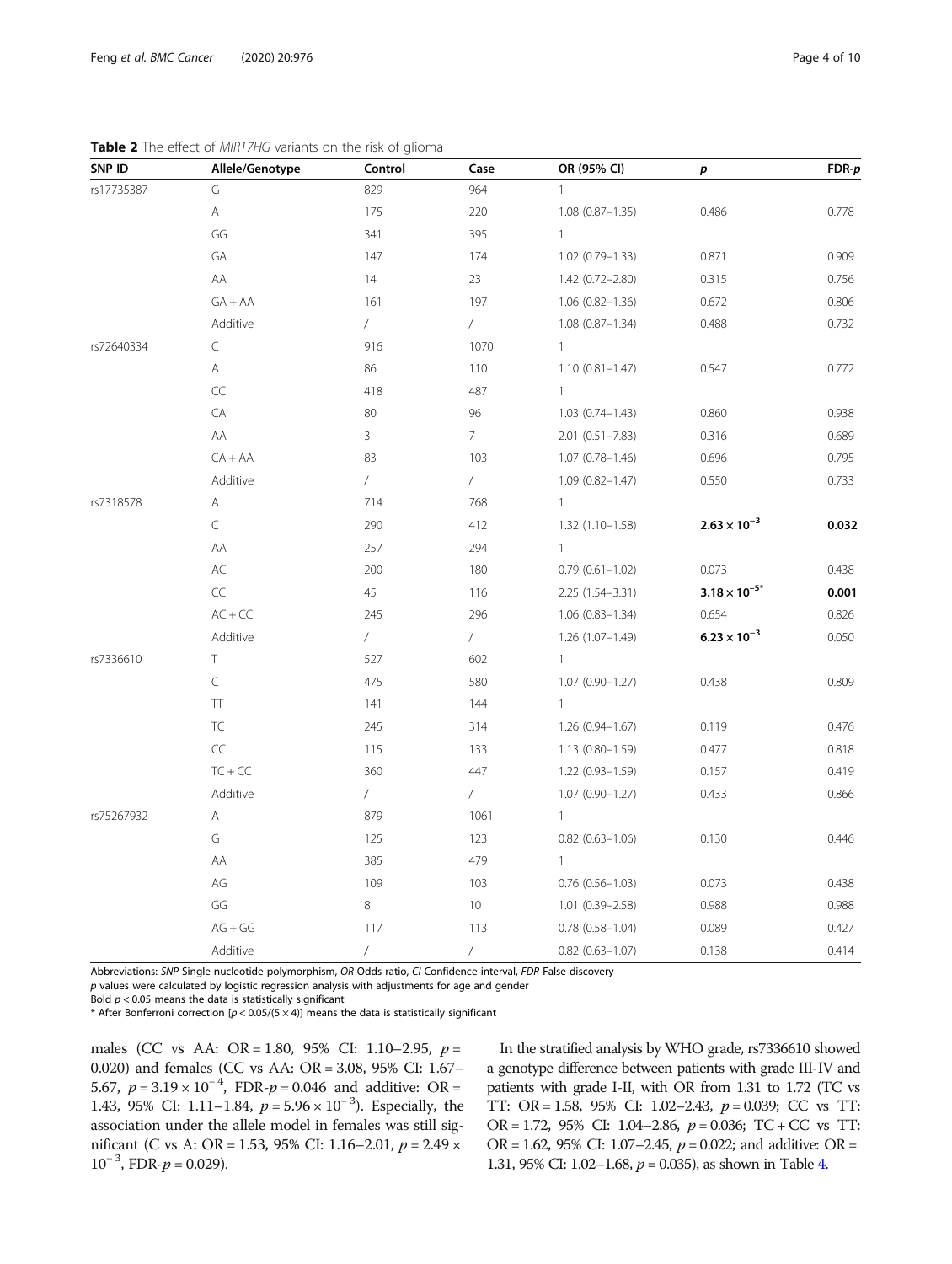| SNP ID     | Allele/Genotype   | OR (95% CI)         | р                      | $FDR-p$ | OR (95% CI)         | p                      | $FDR-p$ |
|------------|-------------------|---------------------|------------------------|---------|---------------------|------------------------|---------|
| Age (year) |                   | $\geq 40$           |                        |         | < 40                |                        |         |
| rs17735387 | G                 | 1                   |                        |         | $\mathbf{1}$        |                        |         |
|            | Α                 | $0.79(0.59 - 1.07)$ | 0.128                  | 0.400   | $1.53(1.11 - 2.11)$ | $9.05 \times 10^{-3}$  | 0.109   |
|            | GG                | $\mathbf{1}$        |                        |         | $\mathbf{1}$        |                        |         |
|            | GA                | $0.73(0.51 - 1.05)$ | 0.093                  | 0.465   | $1.45(0.98 - 2.16)$ | 0.065                  | 0.142   |
|            | AA                | $0.87(0.35 - 2.16)$ | 0.765                  | 0.911   | 3.27 (1.09-9.80)    | 0.034                  |         |
|            | $GA + AA$         | $0.74(0.52 - 1.06)$ | 0.101                  | 0.421   | $1.57(1.07-2.30)$   | 0.021                  | 0.101   |
|            | Additive          | $0.80(0.59 - 1.08)$ | 0.152                  | 0.380   | $1.56(1.12 - 2.18)$ | $8.55 \times 10^{-3}$  | 0.205   |
| rs7318578  | Α                 | 1                   |                        |         | $\mathbf{1}$        |                        |         |
|            | C                 | $1.27(0.99 - 1.62)$ | 0.063                  | 0.525   | $1.37(1.05 - 1.79)$ | 0.020                  | 0.120   |
|            | AA                | $\mathbf{1}$        |                        |         | $\mathbf{1}$        |                        |         |
|            | AC                | $0.64(0.44 - 1.02)$ | 0.051                  | 0.188   | $0.94(0.63 - 1.40)$ | 0.754                  | 0.952   |
|            | CC                | 2.46 (1.42-4.28)    | $1.41 \times 10^{-3*}$ | 0.035   | $1.88(1.08 - 3.28)$ | 0.026                  | 0.089   |
|            | $AC + CC$         | $0.92(0.66 - 1.28)$ | 0.606                  | 0.947   | $1.15(0.80 - 1.64)$ | 0.459                  | 0.648   |
|            | Additive          | $1.22(0.97 - 1.54)$ | 0.087                  | 0.544   | $1.24(0.97 - 1.60)$ | 0.092                  | 0.170   |
| rs7336610  | T.                | $\mathbf{1}$        |                        |         | $\mathbf{1}$        |                        |         |
|            | $\subset$         | $1.17(0.93 - 1.48)$ | 0.184                  | 0.418   | $1.35(1.06 - 1.73)$ | 0.016                  | 0.128   |
|            | $\top\top$        | $\mathbf{1}$        |                        |         | $\mathbf{1}$        |                        |         |
|            | TC                | $1.35(0.90 - 2.03)$ | 0.144                  | 0.400   | $1.56(1.02 - 2.39)$ | 0.041                  | 0.109   |
|            | $\subset \subset$ | $1.35(0.84 - 2.16)$ | 0.210                  | 0.438   | 1.72 (1.02-2.92)    | 0.044                  | 0.106   |
|            | $TC + CC$         | $1.35(0.92 - 1.98)$ | 0.123                  | 0.439   | $1.61(1.07 - 2.41)$ | 0.022                  | 0.088   |
|            | Additive          | $1.16(0.92 - 1.47)$ | 0.213                  | 0.410   | $1.33(1.02 - 1.73)$ | 0.034                  | 0.102   |
| Gender     |                   | Male                |                        |         | Female              |                        |         |
| rs7318578  | Α                 | 1                   |                        |         | $\mathbf{1}$        |                        |         |
|            | $\subset$         | $1.18(0.93 - 1.50)$ | 0.183                  | 0.488   | $1.53(1.16-2.01)$   | $2.49 \times 10^{-3*}$ | 0.029   |
|            | AA                | $\mathbf{1}$        |                        |         | $\mathbf{1}$        |                        |         |
|            | AC                | $0.70(0.49 - 1.05)$ | 0.054                  | 0.588   | $0.90(0.61 - 1.33)$ | 0.606                  | 0.007   |
|            | CC                | $1.80(1.10-2.95)$   | 0.020                  | 0.480   | 3.08 (1.67-5.67)    | $3.19 \times 10^{-4*}$ | 0.871   |
|            | $AC + CC$         | $0.93(0.67 - 1.28)$ | 0.635                  | 0.802   | $1.24(0.87 - 1.77)$ | 0.234                  | 0.769   |
|            | Additive          | $1.15(0.92 - 1.43)$ | 0.226                  | 0.493   | $1.43(1.11-1.84)$   | $5.96 \times 10^{-3}$  | 0.046   |

<span id="page-4-0"></span>Table 3 The effect of MIR17HG variants on the risk of glioma stratified by age and gender

Abbreviations: SNP Single nucleotide polymorphism, OR Odds ratio, CI Confidence interval, FDR False discovery  $p$  values were calculated by logistic regression analysis with adjustments for age and gender Bold  $p < 0.05$  means the data is statistically significant

\* After Bonferroni correction  $[p < 0.05/(5 \times 4)]$  means the data is statistically significant

|  |  |  |  |  | Table 4 The effect of MIR17HG variants on WHO grade of glioma |  |  |  |  |  |  |
|--|--|--|--|--|---------------------------------------------------------------|--|--|--|--|--|--|
|--|--|--|--|--|---------------------------------------------------------------|--|--|--|--|--|--|

|           |                 | $\tilde{}$ |               |                     |       |         |
|-----------|-----------------|------------|---------------|---------------------|-------|---------|
| SNP ID    | Allele/Genotype | I-II       | <b>III-IV</b> | OR (95% CI)         | р     | $FDR-p$ |
| rs7336610 |                 | 400        | 202           |                     |       |         |
|           | ◡               | 354        | 226           | $1.26(1.00-1.60)$   | 0.053 | 0.221   |
|           | Π               | 103        | 41            |                     |       |         |
|           | TC              | 194        | 120           | $1.58(1.02 - 2.43)$ | 0.039 | 0.244   |
|           | CC              | 80         | 53            | 1.72 (1.04-2.86)    | 0.036 | 0.300   |
|           | $TC + CC$       | 274        | 173           | $1.62(1.07-2.45)$   | 0.022 | 0.550   |
|           | Additive        |            |               | $1.31(1.02 - 1.68)$ | 0.035 | 0.438   |
|           |                 |            |               |                     |       |         |

Abbreviations: SNP Single nucleotide polymorphism, OR Odds ratio, CI Confidence interval, FDR False discovery

p values were calculated by logistic regression analysis with adjustments for age and gender

Bold  $p < 0.05$  means the data is statistically significant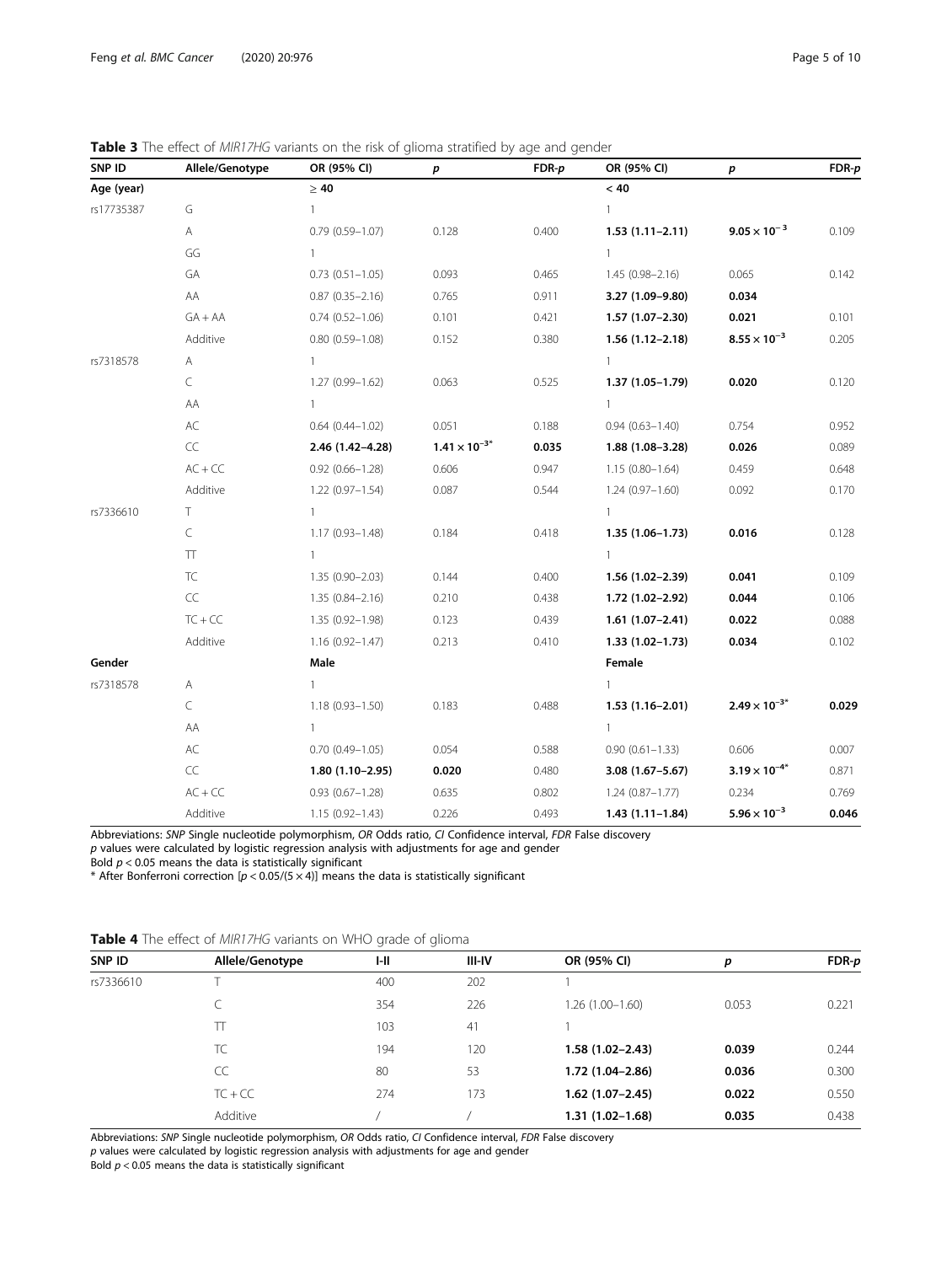### The correlation between MIR17HG variants and glioma prognosis

In this study, 592 patients had complete follow-up data. The detail information for the follow-up was as following: the median, min and max follow-up time were 11 months, 2 months and 8 months, respectively. The median time to events for OS and PFS were 11 months and 8 months, respectively; total number of events for OS and DFS were 527 patients and 523 patients, respectively.

Next, we investigated the correlation between MIR17HG variants and PFS or OS of glioma by Kaplan–Meier survival method, univariate and multivariate Cox proportional hazard model. Rs17735387 was related to the PFS of glioma (Logrank  $p = 0.026$ ), as shown in Fig. 1 and Table [5.](#page-6-0) Multivariate Cox proportional hazard mode adjusted for age, sex WHO grade, surgical method, use of radiotherapy and chemotherapy showed that carriers of rs17735387 GA genotype might present a longer PFS than patients with GG genotype (HR = 0.82, 95% CI: 0.68–0.99,  $p = 0.042$ ; Table [6\)](#page-7-0). No statistically significant association was found between other MIR17HG polymorphisms and the prognosis of glioma.

In patients with low-grade glioma (I-II), the Kaplan– Meier method (Table [5\)](#page-6-0) revealed the association between  $MIR17HG$  rs17735387 and OS (Log-rank  $p = 0.032$  $p = 0.032$ , Fig. 2a) or PFS (Log-rank  $p = 0.013$ , Fig. [2](#page-8-0)b). Univariate Cox proportional hazard model presented that the GA genotype of rs17735387 might had a better OS (HR = 0.77,  $p = 0.042$ ) and PFS (HR =  $0.75$ ,  $p = 0.024$ ) when compared with GG genotype among patients with I-II glioma (Table [6](#page-7-0)). Moreover, the multivariate Cox proportional hazard model also displayed that a better prognosis for glioma was also seen for rs17735387-GA genotype (OS: HR = 0.75,  $p = 0.024$  and PFS: HR = 0.73,  $p = 0.016$ ). However, no association between MIR17HG polymorphisms and the prognosis of glioma in high-grade glioma patients was found.

The age and sex stratified analyses were performed to assess the association between *MIR17HG* polymorphisms and the prognosis of glioma. In female patients, Kaplan– Meier method (Table [5\)](#page-6-0) revealed the association of rs7[2](#page-8-0)640334 with OS (Log-rank  $p = 0.035$ , Fig. 2c) or PFS (Log-rank  $p = 0.049$ , Fig. [2d](#page-8-0)). The results of univariate Cox proportional hazard model showed that rs72640334 was related to the poor prognosis (OS, HR = 1.49,  $p = 0.027$  and PFS, HR = 1.48,  $p = 0.034$ , Table [6](#page-7-0)). Kaplan–Meier method (Table [5\)](#page-6-0) revealed the association between rs17735387 and OS (Log-rank  $p = 0.002$  $p = 0.002$ , Fig. 2e) or PFS (Log-rank  $p =$ 0.00[2](#page-8-0), Fig. 2f) among patients with age  $\geq$  40 years. In the subgroup of patients with age  $\geq$  40 years, GA genotype (multivariate: OS, HR = 0.77,  $p = 0.047$ ) and AA (univariate: PFS, HR =  $0.036$ ,  $p = 0.007$ ; multivariate: OS, HR =  $0.46$ ,  $p =$ 0.049 and PFS, HR = 0.45,  $p = 0.042$ , Table [6\)](#page-7-0) genotype of rs17735387 were associated with a better prognosis.

#### **Discussion**

This study explored the possible relationship between MIR17HG variants and the occurrence and prognosis of glioma in a Chinese Han population. Our data revealed that rs7318578, rs17735387 and rs7336610 polymorphisms were associated with the increased susceptibility to glioma. We also found that rs17735387 was related to a better prognosis of patients with glioma. To our knowledge, we firstly reported that MIR17HG polymorphisms might be related to glioma susceptibility and patients' survival.

MIR17HG gene is also called c13orf25 and Oncomir-1, which encodes a polycistronic miR-17-92 cluster encompassed six miRNAs (miR-17, miR-18a, miR-19a, miR-

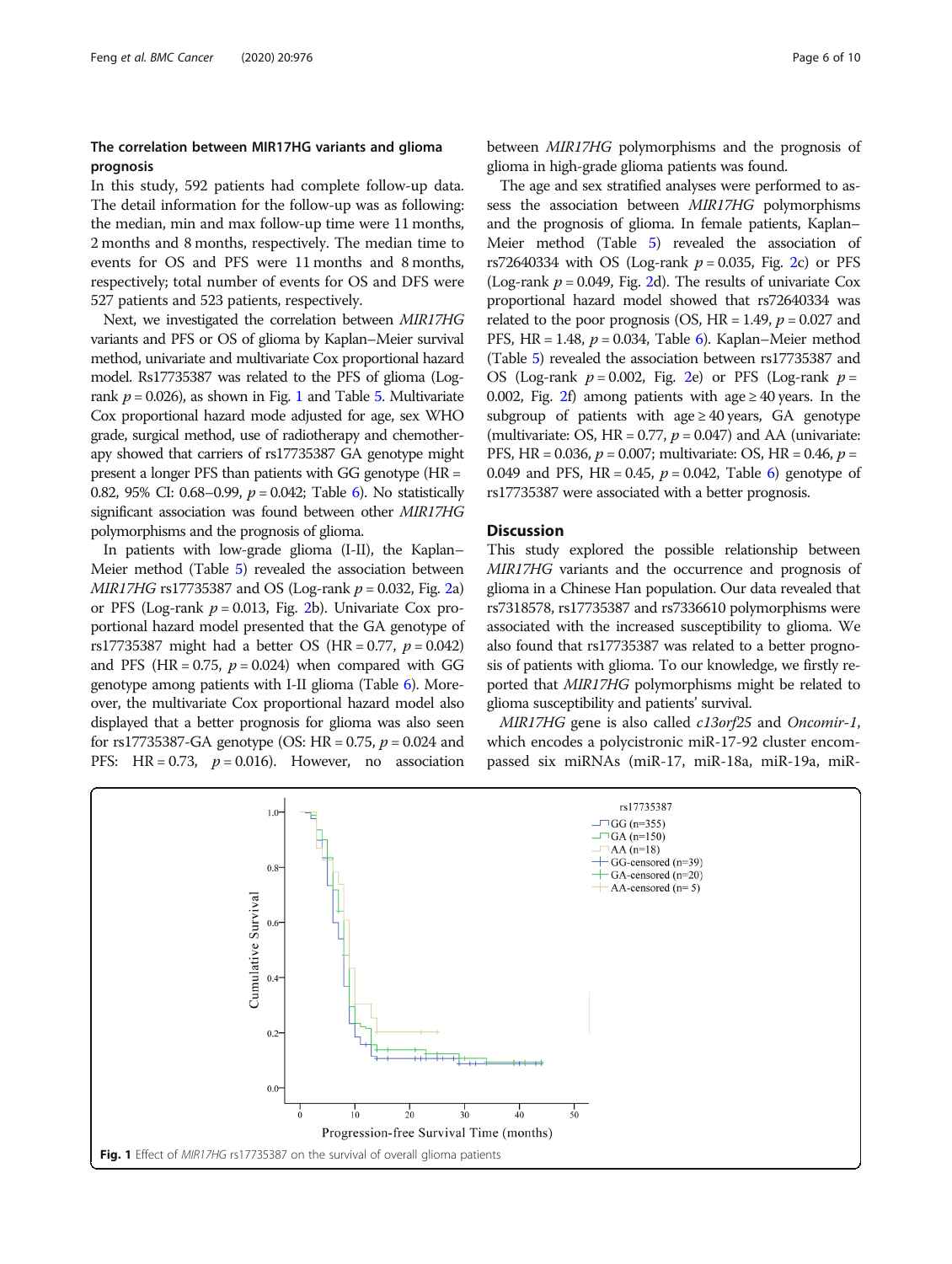| SNP ID                  | Genotype OS |         |                                                                                                       |      | <b>PFS</b> |         |             |      |       |  |  |
|-------------------------|-------------|---------|-------------------------------------------------------------------------------------------------------|------|------------|---------|-------------|------|-------|--|--|
|                         |             |         | Event/ Total SR (1-/3-year) MST (month) Log-rank p Event/ Total SR (1-/3-year) MST (month) Log-rank p |      |            |         |             |      |       |  |  |
| Overall                 |             |         |                                                                                                       |      |            |         |             |      |       |  |  |
| rs17735387 GG           |             | 356/395 | 0.299/0.082                                                                                           | 11.0 | 0.070      | 355/394 | 0.157/0.088 | 8.0  | 0.026 |  |  |
|                         | GA          | 153/174 | 0.360/0.101                                                                                           | 12.0 |            | 150/170 | 0.216/0.094 | 8.0  |       |  |  |
|                         | AA          | 18/23   | $0.435/-$                                                                                             | 12.0 |            | 18/23   | $0.304/-$   | 9.0  |       |  |  |
| rs72640334              | CC          | 433/487 | 0.319/0.092                                                                                           | 11.0 | 0.365      | 430/483 | 0.179/0.092 | 8.0  | 0.470 |  |  |
|                         | CA          | 86/96   | 0.333/0.082                                                                                           | 10.0 |            | 85/95   | 0.179/0.093 | 8.0  |       |  |  |
|                         | AA          | 7/7     | $0.143/-$                                                                                             | 10.0 |            | 7/7     | $0.286/-$   | 8.0  |       |  |  |
| rs7318578               | AA          | 263/294 | 0.335/0.085                                                                                           | 12.0 | 0.755      | 262/293 | 0.192/0.083 | 8.0  | 0.527 |  |  |
|                         | AC          | 160/180 | 0.306/0.093                                                                                           | 11.0 |            | 159/178 | 0.163/0.097 | 8.0  |       |  |  |
|                         | CC          | 102/116 | 0.319/0.111                                                                                           | 11.0 |            | 101/115 | $0.176/-$   | 8.0  |       |  |  |
| rs7336610               | $\top\top$  | 129/144 | 0.326/0.095                                                                                           | 11.0 | 0.740      | 129/144 | 0.174/0.096 | 8.0  | 0.516 |  |  |
|                         | <b>TC</b>   | 281/314 | 0.296/0.085                                                                                           | 11.0 |            | 279/312 | 0.167/0.089 | 8.0  |       |  |  |
|                         | CC          | 116/133 | 0.381/0.095                                                                                           | 12.0 |            | 114/130 | 0.221/0.098 | 8.0  |       |  |  |
| rs75267932              | AA          | 425/479 | 0.323/0.091                                                                                           | 11.0 | 0.766      | 422/475 | 0.185/0.092 | 8.0  | 0.634 |  |  |
|                         | AG          | 92/103  | 0.311/0.095                                                                                           | 10.0 |            | 91/102  | 0.176/0.097 | 8.0  |       |  |  |
|                         | GG          | 10/10   | $0.400/-$                                                                                             | 12.0 |            | 10/10   | $0.100/-$   | 8.0  |       |  |  |
| Low-grade glioma (I-II) |             |         |                                                                                                       |      |            |         |             |      |       |  |  |
| rs17735387 GG           |             | 232/260 | 0.292/0.090                                                                                           | 11.0 | 0.032      | 232/260 | 0.158/0.093 | 8.0  | 0.013 |  |  |
|                         | GA          | 86/102  | 0.398/0.149                                                                                           | 12.0 |            | 84/100  | 0.255/0.135 | 9.0  |       |  |  |
|                         | AA          | 12/16   | $0.500/-$                                                                                             | 12.0 |            | 12/16   | $0.375/-$   | 9.0  |       |  |  |
| <b>Females</b>          |             |         |                                                                                                       |      |            |         |             |      |       |  |  |
| rs72640334 CC           |             | 196/221 | 0.335/0.100                                                                                           | 12.0 | 0.035      | 195/219 | 0.168/0.094 | 8.0  | 0.049 |  |  |
|                         | CA          | 36/39   | $0.205/-$                                                                                             | 9.0  |            | 35/38   | $0.105/-$   | 6.0  |       |  |  |
|                         | AA          | 6/6     | $0.167/-$                                                                                             | 10.0 |            | 6/6     | $-/-$       | 8.0  |       |  |  |
| Age $\geq$ 40 years     |             |         |                                                                                                       |      |            |         |             |      |       |  |  |
| rs17735387 GG           |             | 217/232 | 0.246/0.051                                                                                           | 10.0 | 0.002      | 216/231 | 0.134/0.059 | 8.0  | 0.002 |  |  |
|                         | GA          | 78/86   | 0.360/0.081                                                                                           | 12.0 |            | 78/86   | 0.178/0.080 | 8.0  |       |  |  |
|                         | AA          | 7/11    | $0.303/-$                                                                                             | 16.0 |            | 7/11    | 0.545       | 13.0 |       |  |  |

<span id="page-6-0"></span>Table 5 Kaplan–Meier analysis of the association between MIR17HG variants and OS and PFS of glioma patients

Abbreviations: OS Overall survival, PFS Progression free survival, SR Survival rate, MST Median survival time

Log-rank  $p$  values were calculated using the Chi-Square test

Bold  $p < 0.05$  indicates statistical significance

20a, miR-19b-1, and miR-92a-1). The miR-17-92 cluster was deregulated in glioma, indicating that these miRNA played a key role of in gliomagenesis [[19](#page-9-0), [20](#page-9-0)]. Schulte JH et al. reported that miR-17-92 cluster amplification in neuroblastomas was associated with a poor prognosis [[21\]](#page-9-0). lncRNA MIR17HG was upregulated in glioma tissues and cell lines, and acted as competing endogenous RNA (ceRNA) to sponge miR-346/miR-425-5p in regulating the malignant of glioma  $[14]$  $[14]$ . Yuze Cao et al. reported that lncRNA MIR17HG-mediated ceRNA network was identified as a potential prognostic biomarker for glioblastoma [[22\]](#page-9-0). Moreover, Xue Leng et al. observed that MIR17HG was highly expressed in glioma and participated in piR-DQ590027/ lncRNA MIR17HG/ miR-153(miR-377)/FOXR2 pathway which involved in

regulating the permeability of glioma-conditioned normal blood-brain barrier [[23](#page-9-0)]. These results suggested that lncRNA MIR17HG could be of pathogenic importance in the development and prognosis of glioma. Several previous studies have reported the effect of MIR17HG genetic polymorphisms on the risk of various disease including tumors [[24](#page-9-0), [25](#page-9-0)], but not in glioma.

Considering the importance of MIR17HG in the carcinogenic process of glioma, we hypothesized that MIR17HG polymorphisms might also are associated with glioma development. Here, we explored the relationship between five SNPs in MIR17HG and the risk and prognosis of glioma in a Chinese Han population. We found that rs7318578 might had a higher susceptibility to glioma. The incidence rates of glioma, that is, the rate of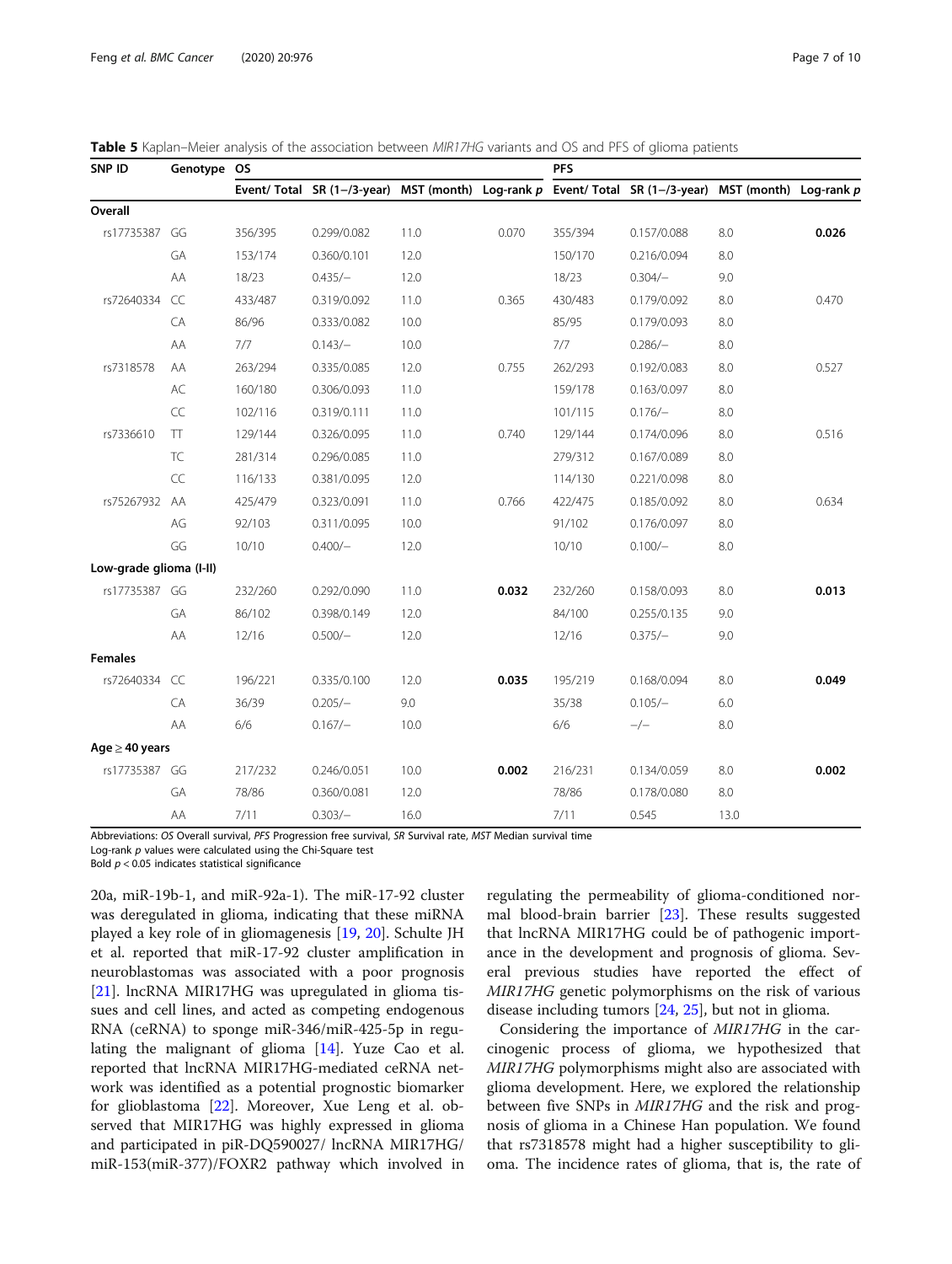| SNP ID                  | Genotype      | Univariate          |       |                        | Multivariate <sup>a</sup> |                        |                  |                     |       |  |
|-------------------------|---------------|---------------------|-------|------------------------|---------------------------|------------------------|------------------|---------------------|-------|--|
|                         |               | OS                  |       | <b>PFS</b>             |                           | <b>OS</b>              |                  | <b>PFS</b>          |       |  |
|                         |               | HR (95% CI)         | p     | HR (95% CI)            | $\boldsymbol{p}$          | HR (95% CI)            | $\boldsymbol{p}$ | HR (95% CI)         | p     |  |
| Overall                 |               |                     |       |                        |                           |                        |                  |                     |       |  |
| rs17735387              | GG            | $\mathbf{1}$        |       | $\mathbf{1}$           |                           | $\mathbf{1}$           |                  | $\mathbf{1}$        |       |  |
|                         | GA            | $0.85(0.70 - 1.03)$ | 0.097 | $0.83(0.69 - 1.01)$    | 0.059                     | $0.84(0.69 - 1.01)$    | 0.067            | $0.82$ (0.68-0.99)  | 0.042 |  |
|                         | AA            | $0.70(0.43 - 1.12)$ | 0.136 | $0.66$ $(0.41 - 1.07)$ | 0.089                     | $0.84(0.46 - 1.19)$    | 0.211            | $0.71(0.44 - 1.14)$ | 0.158 |  |
| rs72640334              | CC            | $\mathbf{1}$        |       | $\overline{1}$         |                           | $\mathbf{1}$           |                  | $\mathbf{1}$        |       |  |
|                         | CA            | $1.08(0.86 - 1.36)$ | 0.508 | $1.07(0.85 - 1.35)$    | 0.560                     | $1.08(0.85 - 1.37)$    | 0.520            | $1.09(0.86 - 1.38)$ | 0.467 |  |
|                         | AA            | $1.56(0.74 - 3.29)$ | 0.247 | $1.44(0.68 - 3.05)$    | 0.335                     | $1.25(0.58 - 2.66)$    | 0.569            | $1.20(0.56 - 2.56)$ | 0.633 |  |
| rs7318578               | AA            | $\mathbf{1}$        |       | 1                      |                           | $\mathbf{1}$           |                  | 1                   |       |  |
|                         | $\mathsf{AC}$ | $1.07(0.88 - 1.30)$ | 0.493 | $1.11(0.91 - 1.35)$    | 0.310                     | $1.07(0.88 - 1.30)$    | 0.516            | $1.10(0.90 - 1.34)$ | 0.353 |  |
|                         | CC            | $1.03(0.82 - 1.30)$ | 0.776 | $1.04(0.82 - 1.30)$    | 0.762                     | $1.05(0.83 - 1.32)$    | 0.701            | $1.04(0.83 - 1.31)$ | 0.725 |  |
| rs7336610               | <b>TT</b>     | $\mathbf{1}$        |       | $\mathbf{1}$           |                           | $\mathbf{1}$           |                  | $\mathbf{1}$        |       |  |
|                         | <b>TC</b>     | $1.00(0.81 - 0.23)$ | 0.98  | $0.99(0.81 - 1.23)$    | 0.957                     | $0.96(0.78 - 1.18)$    | 0.703            | $0.96(0.78 - 1.18)$ | 0.698 |  |
|                         | CC            | $0.93(0.72 - 1.19)$ | 0.549 | $0.89(0.69 - 1.15)$    | 0.381                     | $0.91(0.71 - 1.17)$    | 0.480            | $0.89(0.69 - 1.15)$ | 0.375 |  |
| rs75267932              | AA            | $\mathbf{1}$        |       | $\mathbf{1}$           |                           | $\mathbf{1}$           |                  | $\mathbf{1}$        |       |  |
|                         | $AG$          | $1.07(0.85 - 1.33)$ | 0.585 | $1.07(0.85 - 1.34)$    | 0.568                     | $1.04(0.83 - 1.31)$    | 0.727            | $1.05(0.84 - 1.32)$ | 0.671 |  |
|                         | GG            | $1.14(0.61 - 2.14)$ | 0.675 | $1.24(0.66 - 2.32)$    | 0.502                     | $1.17(0.62 - 2.20)$    | 0.633            | $1.24(0.66 - 2.34)$ | 0.502 |  |
| Low-grade glioma (I-II) |               |                     |       |                        |                           |                        |                  |                     |       |  |
| rs17735387              | GG            | 1                   |       | 1                      |                           | 1                      |                  | 1                   |       |  |
|                         | GA            | $0.77(0.60 - 0.99)$ | 0.042 | $0.75(0.58 - 0.97)$    | 0.024                     | $0.75(0.58 - 0.96)$    | 0.024            | $0.73(0.57-0.94)$   | 0.016 |  |
|                         | ΑA            | $0.64(0.36 - 1.15)$ | 0.138 | $0.62$ $(0.35 - 1.11)$ | 0.110                     | $0.68$ $(0.38 - 1.22)$ | 0.195            | $0.70(0.39 - 1.26)$ | 0.233 |  |
| <b>Females</b>          |               |                     |       |                        |                           |                        |                  |                     |       |  |
| rs72640334              | CC            | 1                   |       | 1                      |                           | 1                      |                  |                     |       |  |
|                         | CA            | $1.49(1.05 - 2.14)$ | 0.027 | $1.48(1.03 - 2.12)$    | 0.034                     | $0.89(0.65 - 1.21)$    | 0.454            | $0.88(0.65 - 1.20)$ | 0.427 |  |
|                         | AA            | $1.50(0.66 - 3.38)$ | 0.332 | $1.35(0.60 - 3.05)$    | 0.470                     | 2.05 (0.28-4.87)       | 0.477            | 2.62 (0.36-8.99)    | 0.342 |  |
| Age $\geq$ 40 years     |               |                     |       |                        |                           |                        |                  |                     |       |  |
| rs17735387              | GG            | 1                   |       | $\mathbf{1}$           |                           | 1                      |                  | $\mathbf{1}$        |       |  |
|                         | GA            | $1.30(1.00 - 1.68)$ | 0.500 | $0.80(0.62 - 1.04)$    | 0.098                     | $0.77(0.59 - 1.00)$    | 0.047            | $0.79(0.61 - 1.03)$ | 0.084 |  |
|                         | AA            | $1.00(0.74 - 1.35)$ | 0.993 | $0.36(0.17 - 0.76)$    | 0.007                     | $0.46$ $(0.22 - 1.00)$ | 0.049            | $0.45(0.21 - 0.97)$ | 0.042 |  |

<span id="page-7-0"></span>

|  | <b>Table 6</b> Cox proportional hazards model of the association between <i>MIR17HG</i> variants and OS and PFS of glioma patients |  |  |  |  |  |  |  |
|--|------------------------------------------------------------------------------------------------------------------------------------|--|--|--|--|--|--|--|
|  |                                                                                                                                    |  |  |  |  |  |  |  |

Abbreviations: OS Overall survival, PFS Progression free survival, HR Hazard ratio, Cl Confidence interval<br><sup>a</sup> p values were calculated by Cox multivariate analysis with adjustments for gender, age, WHO grade, surgical met Bold  $p < 0.05$  indicates statistical significance

newly diagnosed tumor, are associated with increasing age and male gender [\[26](#page-9-0)]. We further analyzed whether the genotypic effects of MIR17HG on the risk of glioma were dependent on age and sex. We found that rs7318578 was related to the increase risk of glioma in the subjects with age  $\geq$  40 years or in females. In addition, rs17735387 and rs7336610 also had a higher susceptibility to glioma in the subgroup aged < 40 years. These indicated that the effect of MIR17HG polymorphisms on glioma occurrence might present age and sex difference. More importantly, we found that rs17735387 was related to the better prognosis of patients with glioma, particularly in low-grade glioma. Previously, rs7336610 was reported to be associated with the risk of multiple myeloma and breast cancer, while rs17735387 had no relationship with the risk and prognosis of multiple myeloma  $[16, 24]$  $[16, 24]$  $[16, 24]$  $[16, 24]$ . These results suggested that MIR17HG polymorphisms might have a different effect on the occurrence of different cancer types. However, our findings need further studies to confirm.

Inevitably, some limitations should not be ignored. First, all individuals including glioma patients and healthy controls were from the same hospital, therefore the selection bias cannot be ruled out. Second, due to the lack of data on environmental exposure and diet, the interaction between environment and genetics needs to be further explored in larger prospective studies. Third, the effect of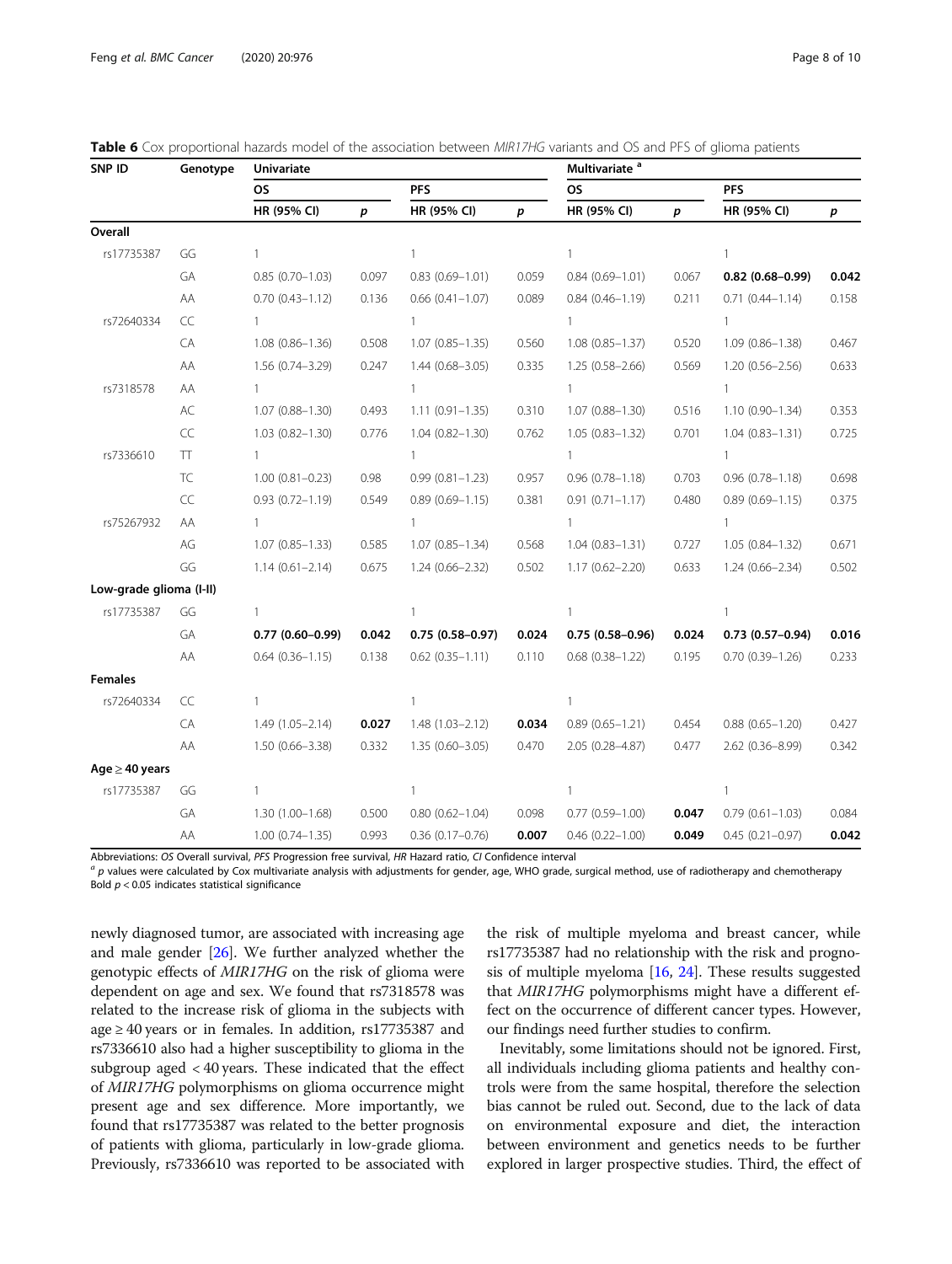<span id="page-8-0"></span>

Fig. 2 Stratified by age, sex and grade, effect of MIR17HG rs17735387 on the survival of patients. The survival curve of overall survival for patients with I-II glioma (a), female patients (c), patients with age  $\geq$  40 years (e) and of progression free survival for patients with I-II glioma (b), female patients (d), patients with age  $\geq$  40 years (f)

these SNPs on miR-17-92 cluster or lncRNA MIR17HG was not assessed.

# Conclusion

In conclusion, we reported that MIR17HG rs7318578 might be a risk factor for the susceptibility of glioma and rs17735387 was associated with the longer survival of glioma among Chinese Han population. Our study firstly provided evidence about the effect of MIR17HG polymorphisms on the risk and prognosis of glioma, which might help to enhance the understanding of MIR17HG gene in gliomagenesis. In subsequent studies, we will continue to collect samples and follow up to further validate our findings and further explore the function of these MIR17HG SNPs in glioma in a larger sample size.

#### Supplementary information

Supplementary information accompanies this paper at [https://doi.org/10.](https://doi.org/10.1186/s12885-020-07417-9) [1186/s12885-020-07417-9](https://doi.org/10.1186/s12885-020-07417-9).

Additional file 1: Table S1. Primers sequence for PCR amplification and extension of MIR17HG variants. Table S2. The details of candidate SNPs in the MIR17HG gene.

#### Abbreviations

SNP: Single-nucleotide polymorphisms; OR: Odds ratio; CI: Confidence intervals; HR: Hazard ratios; OS: Overall survival; PFS: Progression-free survival; MAFs: Minor allele frequencies; HWE: Hardy–weinberg equilibrium

#### Acknowledgements

We are grateful to the individuals for their participation in this study.